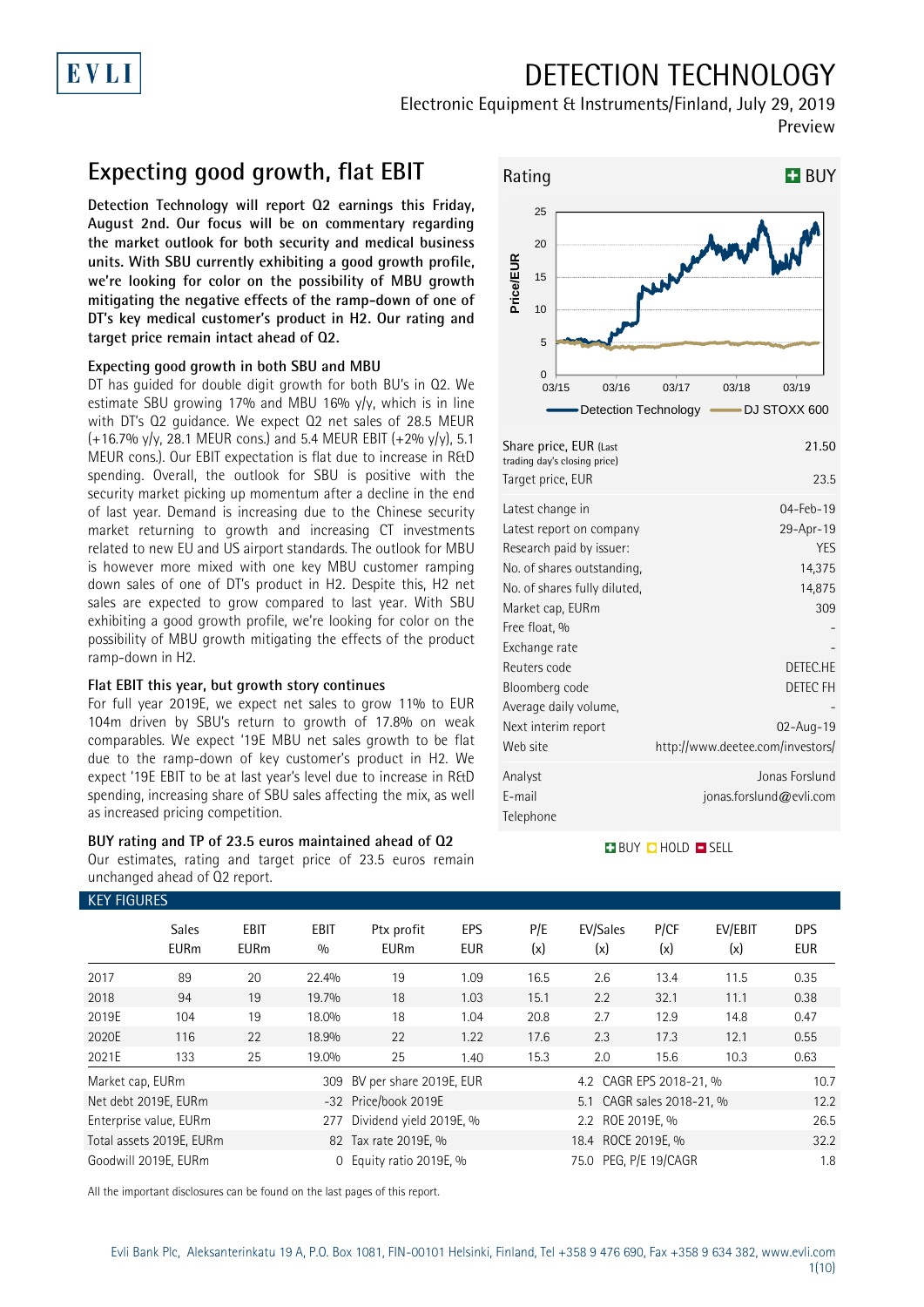# Electronic Equipment & Instruments/Finland, July 29, 2019

Preview

| VALUATION RESULTS        | <b>BASE CASE DETAILS</b>   | VALUATION ASSUMPTIONS   | ASSUMPTIONS FOR WACC           |      |
|--------------------------|----------------------------|-------------------------|--------------------------------|------|
| Current share price      | 21.50 PV of Free Cash Flow | 130 Long-term growth, % | 2.5 Risk-free interest rate, % | 2.25 |
| DCF share value          | 22.96 PV of Horizon value  | 187 WACC, %             | 8.5 Market risk premium, %     | 5.8  |
| Share price potential, % | 6.8 Unconsolidated equity  | 0 Spread, %             | 0.0 Debt risk premium, %       | 2.8  |
| Maximum value            | 23.0 Marketable securities | 22 Minimum WACC, %      | 8.5 Equity beta coefficient    | 1.10 |
| Minimum value            | 23.0 Debt - dividend       | -10 Maximum WACC, %     | 8.5 Target debt ratio, %       | 20   |
| Horizon value, %         | 58.9 Value of stock        | 330 Nr of shares, Mn    | 14.4 Effective tax rate, %     | 20   |

| DCF valuation, EURm         | 2018           | 2019E          | 2020E    | 2021E    | 2022E          | 2023E    | 2024E    | 2025E    | 2026E       | 2027E    | 2028E    | Horizon |
|-----------------------------|----------------|----------------|----------|----------|----------------|----------|----------|----------|-------------|----------|----------|---------|
| Net sales                   | 94             | 104            | 116      | 133      | 153            | 162      | 170      | 177      | 182         | 187      | 192      | 197     |
| Sales growth, %             | 5.5            | 10.7           | 12.0     | 14.0     | 15.0           | 6.0      | 5.0      | 4.0      | 3.0         | 3.0      | 2.5      | 2.5     |
| Operating income (EBIT)     | 19             | 19             | 22       | 25       | 26             | 26       | 27       | 28       | 29          | 30       | 31       | 31      |
| EBIT margin, %              | 19.7           | 18.0           | 18.9     | 19.0     | 17.0           | 16.0     | 16.0     | 16.0     | 16.0        | 16.0     | 16.0     | 16.0    |
| + Depreciation+amort.       | $\overline{2}$ | 3              | 3        | 3        | 3              | 4        | 4        | 4        | 4           | 4        | 4        |         |
| - Income taxes              | $-4$           | $-3$           | $-4$     | $-5$     | $-5$           | $-5$     | $-5$     | $-6$     | -6          | $-6$     | $-6$     |         |
| - Change in NWC             | $-10$          | 6              | $-2$     | $-3$     | $-4$           | $-2$     | $-1$     | $-1$     | $-1$        | $-1$     | $-1$     |         |
| NWC / Sales, %              | 25.9           | 17.8           | 17.8     | 17.9     | 17.9           | 17.9     | 17.9     | 17.9     | 17.9        | 17.9     | 17.9     |         |
| + Change in other liabs     | $\Omega$       | 0              | $\Omega$ | $\Omega$ | $\overline{0}$ | $\Omega$ | $\Omega$ | $\Omega$ | $\Omega$    | $\Omega$ | $\Omega$ |         |
| - Capital Expenditure       | $-5$           | $-5$           | $-1$     | $-4$     | $-5$           | $-5$     | $-5$     | $-5$     | $-5$        | $-5$     | $-5$     | $-5$    |
| Investments / Sales, %      | 5.6            | 4.5            | 0.8      | 2.8      | 3.5            | 2.9      | 2.7      | 2.6      | 2.6         | 2.6      | 2.5      | 2.5     |
| - Other items               | 0              | $\overline{0}$ | $\Omega$ | 0        | $\mathbf{0}$   | $\Omega$ | 0        | 0        | $\mathbf 0$ | 0        | 0        |         |
| $=$ Unlevered Free CF (FCF) | $\overline{2}$ | 19             | 17       | 16       | 15             | 18       | 20       | 21       | 22          | 23       | 23       | 402     |
| $=$ Discounted FCF (DFCF)   |                | 19             | 15       | 13       | 11             | 13       | 13       | 12       | 12          | 11       | 11       | 187     |
|                             |                |                |          |          |                |          |          |          |             |          |          |         |
| $=$ DFCF min WACC           |                | 19             | 15       | 13       | 11             | 13       | 13       | 12       | 12          | 11       | 11       | 187     |
| $=$ DFCF max WACC           |                | 19             | 15       | 13       | 11             | 13       | 13       | 12       | 12          | 11       | 11       | 187     |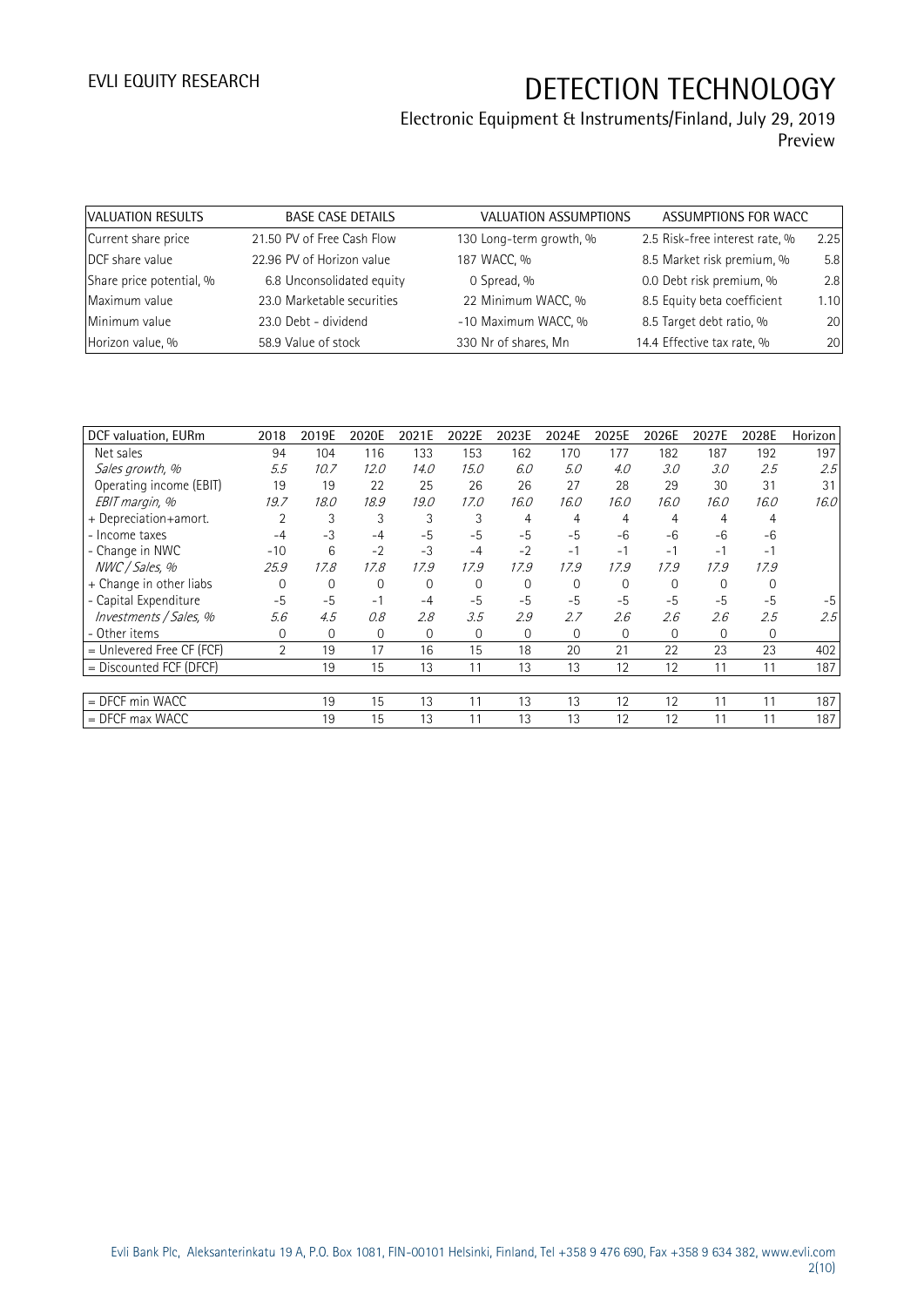### Electronic Equipment & Instruments/Finland, July 29, 2019 Preview

| <b>INTERIM FIGURES</b>               |                |                |                |                |          |                |                |                |                |          |              |              |
|--------------------------------------|----------------|----------------|----------------|----------------|----------|----------------|----------------|----------------|----------------|----------|--------------|--------------|
| EVLI ESTIMATES, EURm                 | 201801         | 201802         | 201803         | 201804         | 2018     | 201901         | 2019Q2E        | 2019Q3E        | 2019Q4E        | 2019E    | 2020E        | 2021E        |
| Net sales                            | 19             | 24             | 25             | 26             | 94       | 23             | 29             | 26             | 26             | 104      | 116          | 133          |
| EBITDA                               | $\overline{4}$ | 6              | 6              | 5              | 21       | $\overline{4}$ | 6              | 5              | 6              | 22       | 25           | 28           |
| EBITDA margin (%)                    | 22.3           | 24.3           | 23.1           | 19.5           | 22.3     | 19.2           | 21.0           | 20.2           | 22.1           | 20.7     | 21.1         | 20.9         |
| <b>EBIT</b>                          | $\overline{4}$ | 5              | 5              | $\overline{4}$ | 19       | $\overline{4}$ | 5              | 5              | 5              | 19       | 22           | 25           |
| EBIT margin (%)                      | 19.2           | 21.7           | 20.7           | 17.3           | 19.7     | 16.7           | 19.0           | 18.0           | 18.0           | 18.0     | 18.9         | 19.0         |
| Net financial items                  | $\Omega$       | $\mathbf{0}$   | $\mathbf 0$    | $\Omega$       | $\Omega$ | $\Omega$       | $\Omega$       | 0              | $\mathbf 0$    | $\Omega$ | $\mathbf{0}$ | $\mathbf{0}$ |
| Pre-tax profit                       | 3              | 6              | 5              | 5              | 18       | 4              | 5              | 5              | 5              | 18       | 22           | 25           |
| Tax                                  | 0              | $-1$           | $\mathbf 0$    | $-1$           | $-4$     | $\mathbf{0}$   | $-1$           | - 1            | $-1$           | $-3$     | $-4$         | $-5$         |
| Tax rate (%)                         | 14.3           | 20.6           | 9.6            | 32.3           | 19.4     | 9.1            | 19.0           | 22.1           | 21.8           | 18.4     | 20.0         | 20.0         |
| Net profit                           | 3              | $\overline{4}$ | $\overline{4}$ | 3              | 15       | $\overline{4}$ | $\overline{4}$ | $\overline{4}$ | $\overline{4}$ | 15       | 18           | 20           |
| <b>EPS</b>                           | 0.20           | 0.31           | 0.31           | 0.22           | 1.03     | 0.24           | 0.30           | 0.25           | 0.25           | 1.04     | 1.22         | 1.40         |
| EPS adjusted (diluted no. of shares) | 0.20           | 0.30           | 0.30           | 0.21           | 1.00     | 0.24           | 0.29           | 0.24           | 0.24           | 1.00     | 1.18         | 1.36         |
| Dividend per share                   | 0.00           | 0.00           | 0.00           | 0.00           | 0.38     | 0.00           | 0.00           | 0.00           | 0.00           | 0.47     | 0.55         | 0.63         |
| SALES, EURm                          |                |                |                |                |          |                |                |                |                |          |              |              |
| <b>MBU</b>                           | 7              | 9              | 12             | 10             | 38       | 9              | 11             | 11             | 9              | 38       | 43           | 49           |
| SBU                                  | 12             | 15             | 13             | 16             | 56       | 15             | 18             | 15             | 18             | 66       | 73           | 84           |
| Total                                | 19             | 24             | 25             | 26             | 94       | 23             | 29             | 26             | 26             | 104      | 116          | 133          |
| SALES GROWTH, Y/Y %                  |                |                |                |                |          |                |                |                |                |          |              |              |
| <b>MBU</b>                           | 10.0           | 26.3           | 29.2           | 24.7           | 23.2     | 15.0           | 16.1           | $-7.8$         | $-15.8$        | 0.3      | 12.0         | 14.0         |
| SBU                                  | $-2.5$         | 16.0           | $-1.5$         | $-20.1$        | $-4.0$   | 22.9           | 17.1           | 17.7           | 14.8           | 17.8     | 12.0         | 14.0         |
| Total                                | 2.0            | 19.7           | 10.8           | $-6.9$         | 5.5      | 19.8           | 16.7           | 5.8            | 2.7            | 10.7     | 12.0         | 14.0         |
| EBIT, EURm                           |                |                |                |                |          |                |                |                |                |          |              |              |
| Total                                | 4              | 5              | 5              | $\overline{4}$ | 19       | $\overline{4}$ | 5              | 5              | 5              | 19       | 22           | 25           |
| EBIT margin, %                       |                |                |                |                |          |                |                |                |                |          |              |              |
| Total                                | 19.2           | 21.7           | 20.7           | 17.3           | 19.7     | 16.7           | 19.0           | 18.0           | 18.0           | 18.0     | 18.9         | 19.0         |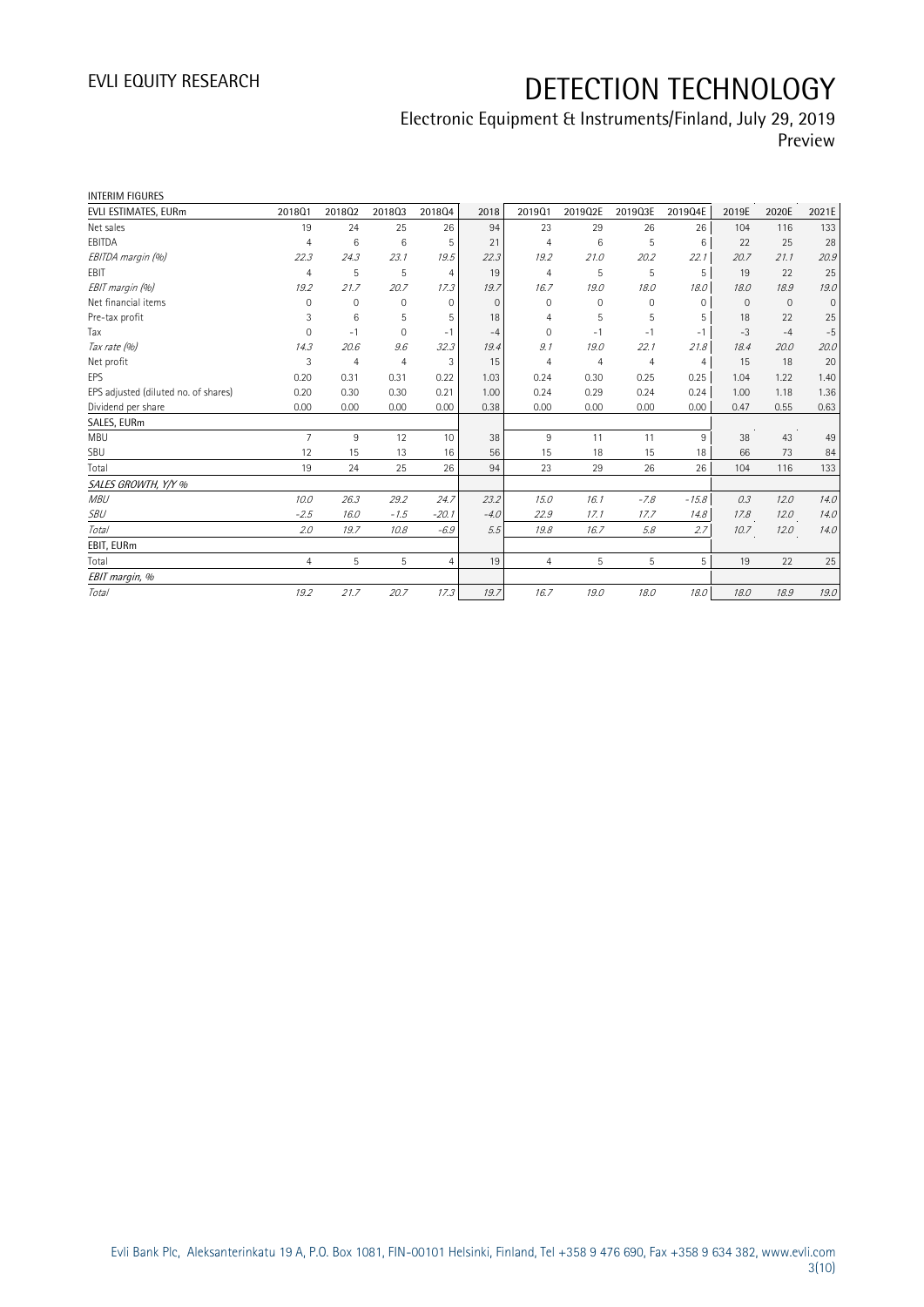### Electronic Equipment & Instruments/Finland, July 29, 2019 Preview

| INCOME STATEMENT, EURm                   | 2014                      | 2015                                    | 2016                | 2017                | 2018                | 2019E               | 2020E               | 2021E               |
|------------------------------------------|---------------------------|-----------------------------------------|---------------------|---------------------|---------------------|---------------------|---------------------|---------------------|
| Sales                                    | 33                        | 43                                      | 76                  | 89                  | 94                  | 104                 | 116                 | 133                 |
| Sales growth (%)                         | $\mathcal{S}.\mathcal{G}$ | 29.2                                    | 76.5                | 17.9                | 5.5                 | 10.7                | 12.0                | 14.0                |
| Costs                                    | $-28$                     | $-37$                                   | $-58$               | $-67$               | $-73$               | $-82$               | $-92$               | $-105$              |
| Reported EBITDA                          | 5                         | $\,6\,$                                 | 17                  | 22                  | 21                  | 22                  | 25                  | 28                  |
| Extraordinary items in EBITDA            | $\mathbf 0$               | $\mathbf 0$                             | $\mathbf 0$         | $\circ$             | $\mathbf 0$         | $\mathbf 0$         | $\mathbf 0$         | $\mathbf 0$         |
| EBITDA margin (%)                        | 14.6                      | 13.4                                    | 22.9                | 24.9                | 22.3                | 20.7                | 21.1                | 20.9                |
| Depreciation                             | $-1$                      | $-1$                                    | $-3$                | $-2$                | $-2$                | -3                  | $-3$                | $-3$                |
| EBITA                                    | $\overline{4}$            | 5                                       | 15                  | 20                  | 19                  | 19                  | 22                  | 25                  |
| Goodwill amortization / writedown        | 0                         | $\mathbf 0$                             | $\mathbf 0$         | $\circ$             | $\mathbf 0$         | $\mathsf{O}\xspace$ | $\mathbf 0$         | $\mathbf 0$         |
| Reported EBIT                            | $\overline{4}$            | 5                                       | 15                  | 20                  | 19                  | 19                  | 22                  | 25                  |
| EBIT margin (%)                          | 12.4                      | 10.5                                    | 19.6                | 22.4                | 19.7                | 18.0                | 18.9                | 19.0                |
| Net financials                           | $\mathbf 0$               | $-2$                                    | $-1$                | $-1$                | $\mathbf 0$         | $\mathsf{O}\xspace$ | $\mathbf 0$         | $\mathbf 0$         |
| Pre-tax profit                           | 4                         | $\overline{c}$                          | 14                  | 19                  | 18                  | 18                  | 22                  | 25                  |
| Extraordinary items                      | $-1$                      | $-1$                                    | $\mathbf 0$         | $\circ$             | $\mathbf 0$         | $\mathsf{O}\xspace$ | $\mathbf 0$         | $\mathbf 0$         |
| Taxes                                    | $\mathbf 0$               | $\mathbf 0$                             | -3                  | $-4$                | $-4$                | $-3$                | $-4$                | $-5$                |
| Minority shares                          | $\mathbf 0$               | $\mathbf 0$                             | $\mathbf 0$         | $\circ$             | $\mathbf 0$         | $\mathsf{O}\xspace$ | $\mathbf 0$         | $\mathbf 0$         |
| Net profit                               | 3                         | $\mathbf{1}$                            | 11                  | 15                  | 15                  | 15                  | 18                  | 20                  |
| <b>BALANCE SHEET, EURm</b>               |                           |                                         |                     |                     |                     |                     |                     |                     |
| Assets                                   |                           |                                         |                     |                     |                     |                     |                     |                     |
| Fixed assets                             | $\overline{4}$            | $\overline{7}$                          | $\,6$               | 6                   | 9                   | 11                  | 9                   | 10                  |
| % of sales                               | 11                        | 17                                      | 8                   | $\overline{z}$      | $\mathcal G$        | 10                  | 8                   | 8                   |
| Goodwill                                 | $\mathbf 0$               | $\mathbf 0$                             | $\mathbf 0$         | $\mathsf{O}\xspace$ | $\mathbf 0$         | $\mathbb O$         | $\mathbf 0$         | $\mathbf 0$         |
| % of sales                               | 0                         | 0                                       | 0                   | 0                   | 0                   | 0                   | 0                   | 0                   |
| Inventory                                | 6                         | 7                                       | 11                  | 9                   | 13                  | 15                  | 16                  | 19                  |
| % of sales<br>Receivables                | 17                        | 16                                      | 14                  | 10                  | 14                  | 14                  | 14                  | 14                  |
|                                          | $\overline{7}$            | 14                                      | 22                  | 21                  | 27                  | 25                  | 28                  | 32                  |
| % of sales                               | 22                        | 33<br>$\overline{7}$                    | 29<br>16            | 24                  | 28<br>22            | 24                  | 24<br>42            | 24                  |
| Liquid funds<br>% of sales               | 3                         |                                         | 21                  | 27                  | 24                  | 32                  |                     | 50                  |
| Total assets                             | 10<br>20                  | 17                                      | 54                  | 30<br>62            | 71                  | 30<br>82            | 36<br>95            | 38                  |
| Liabilities                              |                           | 35                                      |                     |                     |                     |                     |                     | 111                 |
| Equity                                   | $\mathbf{1}$              | 21                                      | 31                  | 42                  | 51                  | 61                  | 72                  | 84                  |
| % of sales                               | $\overline{4}$            | 49                                      | 41                  | 47                  | 55                  | 59                  | 62                  | 63                  |
| Deferred taxes                           | $\mathsf{O}\xspace$       | $\mathbf 0$                             | $\mathbf 0$         | $\mathbf 0$         | $\mathbf 0$         | $\mathsf{O}\xspace$ | $\mathbf 0$         | $\mathsf{O}\xspace$ |
| % of sales                               | 0                         | 0                                       | 0                   | 0                   | 0                   | 0                   | 0                   | 0                   |
| Interest bearing debt                    | 11                        | $\mathbf{1}$                            | $\overline{7}$      | 5                   | $\overline{4}$      | $\mathbb O$         | $\mathbf 0$         | $\mathbf 0$         |
| % of sales                               | 33                        | $\mathcal I$                            | 9                   | 5                   | $\overline{4}$      | 0                   | 0                   | 0                   |
| Non-interest bearing current liabilities | $\overline{7}$            | 11                                      | 14                  | 15                  | 15                  | 21                  | 23                  | 27                  |
| % of sales                               | 20                        | 27                                      | 19                  | 17                  | 16                  | 20                  | 20                  | 20                  |
| Other interest free debt                 | $\mathbf{1}$              | $\sqrt{2}$                              | 3                   | $\overline{1}$      | $\mathbf 0$         | $\mathbb O$         | $\mathbf 0$         | $\mathbf 0$         |
| % of sales                               | $\overline{4}$            | $\ensuremath{\mathnormal{\mathcal{A}}}$ | 3                   | $\mathcal I$        | $\mathcal O$        | 0                   | 0                   | $\mathcal O$        |
| <b>Total liabilities</b>                 | 20                        | 35                                      | 54                  | 62                  | 71                  | 82                  | 95                  | 111                 |
| CASH FLOW, EURm                          |                           |                                         |                     |                     |                     |                     |                     |                     |
| + EBITDA                                 | 5                         | 6                                       | 17                  | 22                  | 21                  | 22                  | 25                  | 28                  |
| - Net financial items                    | $\overline{0}$            | $^{\rm -2}$                             | $-1$                | $-1$                | $\mathbf 0$         | $\mathsf{O}\xspace$ | $\mathsf{O}\xspace$ | $\mathsf{O}\xspace$ |
| - Taxes                                  | $\mathbf 0$               | $\mathbf 0$                             | $-1$                | $-3$                | $-4$                | $-3$                | $-4$                | $-5$                |
| - Increase in Net Working Capital        | $\mathbf 0$               | $-2$                                    | $-11$               | $\mathbf{1}$        | $-10$               | $6\,$               | $-2$                | $-3$                |
| $+/-$ Other                              | $-1$                      | $\mathbf{1}$                            | $\mathbf{1}$        | $\circ$             | $\mathbf 0$         | $\mathbb O$         | $\mathbf 0$         | $\mathbf 0$         |
| = Cash flow from operations              | 3                         | 3                                       | 5                   | 19                  | $\overline{7}$      | 24                  | 18                  | 20                  |
| - Capex                                  | $-1$                      | $-5$                                    | $-2$                | $-2$                | $-5$                | $-5$                | $-1$                | $-4$                |
| - Acquisitions                           | $\mathbf 0$               | $\mathbf 0$                             | $\mathbb O$         | $\circ$             | $\mathsf{O}\xspace$ | $\mathbb O$         | $\mathbf 0$         | $\mathbf 0$         |
| + Divestments                            | $\mathbf 0$               | $\mathbf 0$                             | $\mathsf{O}\xspace$ | $\circ$             | $\mathbf 0$         | $\mathbf 0$         | $\mathbf 0$         | $\mathsf{O}\xspace$ |
| = Net cash flow                          | $\overline{2}$            | $-4$                                    | $\mathbf{1}$        | 17                  | $\overline{2}$      | 19                  | 17                  | 16                  |
| +/- Change in interest-bearing debt      | $-3$                      | $-10$                                   | 5                   | $-2$                | $-1$                | $-4$                | $\mathbf 0$         | $\mathbf 0$         |
| +/- New issues/buybacks                  | $\mathbf 0$               | 19                                      | $\mathbf 0$         | $-1$                | $\mathbf 0$         | $\mathsf{O}\xspace$ | $\mathbf 0$         | $\mathbf 0$         |
| - Paid dividend                          | $\mathbb O$               | $\mathbf 0$                             | $-1$                | $-3$                | $-5$                | $-5$                | $-7$                | $-8$                |
| +/- Change in loan receivables           | $\circ$                   | $-1$                                    | $\mathsf{O}\xspace$ | $\circ$             | $\boldsymbol{0}$    | $\mathbb O$         | $\bf 0$             | $\mathsf{O}\xspace$ |
| Change in cash                           | $\mathsf{O}\xspace$       | $\overline{4}$                          | 5                   | 10                  | $-4$                | $\,9$               | 10                  | 8                   |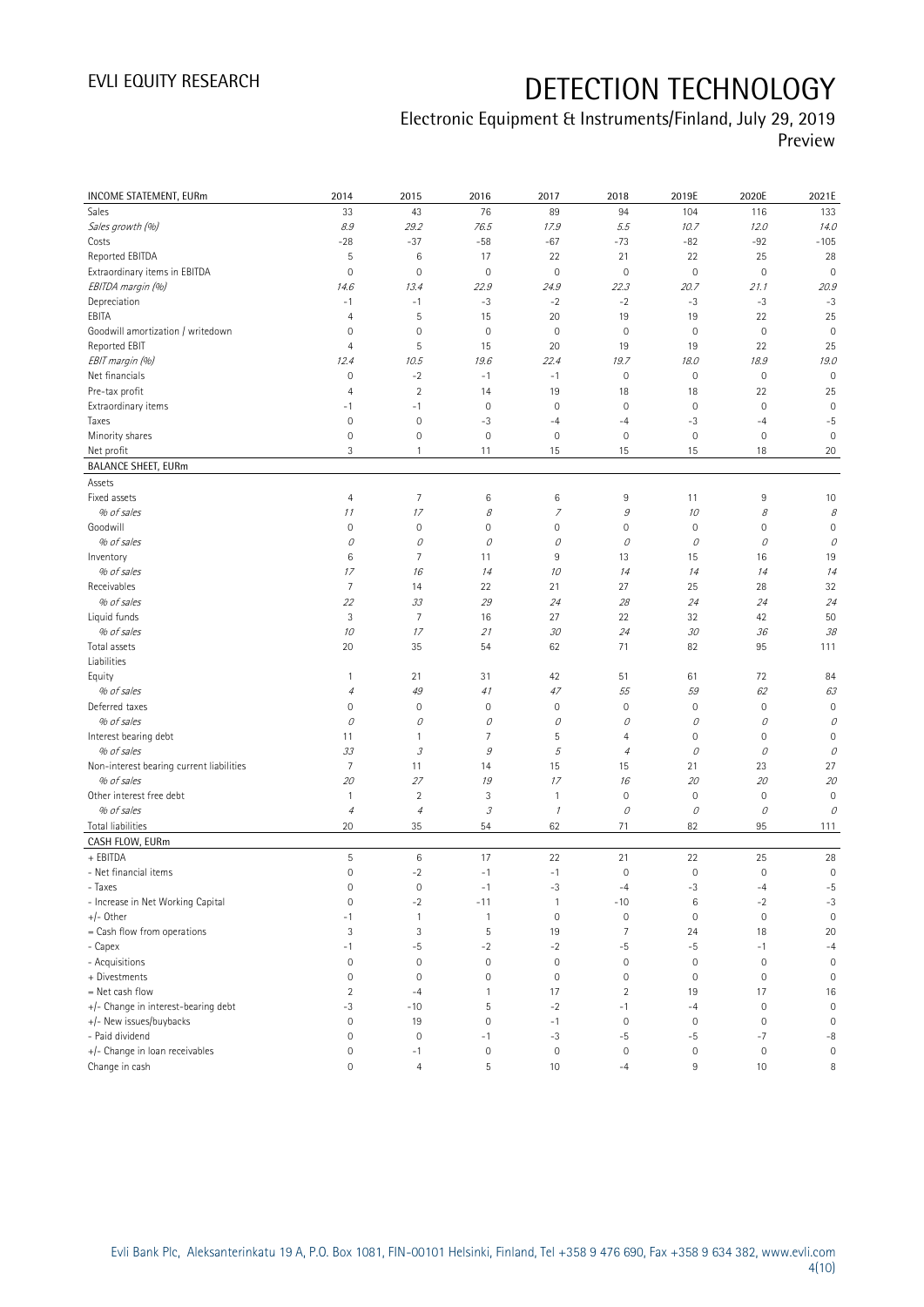### Electronic Equipment & Instruments/Finland, July 29, 2019 Preview

| <b>KEY FIGURES</b>                  | 2015           | 2016    | 2017    | 2018    | 2019E   | 2020E   | 2021E   |
|-------------------------------------|----------------|---------|---------|---------|---------|---------|---------|
| M-cap                               | 63             | 188     | 250     | 224     | 309     | 309     | 309     |
| Net debt                            | $-6$           | $-9$    | $-22$   | $-18$   | $-32$   | $-42$   | $-50$   |
| Enterprise value                    | 57             | 179     | 228     | 206     | 277     | 267     | 259     |
| Sales                               | 43             | 76      | 89      | 94      | 104     | 116     | 133     |
| EBITDA                              | 6              | 17      | 22      | 21      | 22      | 25      | 28      |
| EBIT                                | 5              | 15      | 20      | 19      | 19      | 22      | 25      |
| Pre-tax                             | $\overline{2}$ | 14      | 19      | 18      | 18      | 22      | 25      |
| Earnings                            | $\overline{2}$ | 11      | 15      | 15      | 15      | 18      | 20      |
| Book value                          | 21             | 31      | 42      | 51      | 61      | 72      | 84      |
| Valuation multiples                 |                |         |         |         |         |         |         |
| EV/sales                            | 1.3            | 2.4     | 2.6     | 2.2     | 2.7     | 2.3     | 2.0     |
| EV/EBITDA                           | 9.9            | 10.3    | 10.3    | 9.8     | 12.9    | 10.9    | 9.3     |
| EV/EBITA                            | 12.7           | 12.1    | 11.5    | 11.1    | 14.8    | 12.1    | 10.3    |
| EV/EBIT                             | 12.7           | 12.1    | 11.5    | 11.1    | 14.8    | 12.1    | 10.3    |
| EV/operating cash flow              | 21.8           | 33.0    | 12.3    | 29.5    | 11.6    | 14.9    | 13.1    |
| EV/cash earnings                    | 17.6           | 13.3    | 13.1    | 11.9    | 15.7    | 13.3    | 11.4    |
| P/E                                 | 14.2           | 17.2    | 16.5    | 15.1    | 20.8    | 17.6    | 15.3    |
| P/E excl. goodwill                  | 14.2           | 17.2    | 16.5    | 15.1    | 20.8    | 17.6    | 15.3    |
| P/B                                 | 3.0            | 6.1     | 6.0     | 4.4     | 5.1     | 4.3     | 3.7     |
| P/sales                             | 1.5            | 2.5     | 2.8     | 2.4     | 3.0     | 2.7     | 2.3     |
| P/CF                                | 24.2           | 34.7    | 13.4    | 32.1    | 12.9    | 17.3    | 15.6    |
| Target EV/EBIT                      | O.O            | 0.0     | 0.0     | $0.0\,$ | 16.4    | 13.5    | 11.4    |
| Target P/E                          | $0.0$          | 0.0     | 0.0     | 0.0     | 23.5    | 19.9    | 17.3    |
| Target P/B                          | $0.0$          | 0.0     | 0.0     | $O.O$   | 5.6     | 4.7     | 4.0     |
| Per share measures                  |                |         |         |         |         |         |         |
| Number of shares                    | 12,951         | 13,426  | 13,901  | 14,375  | 14,375  | 14,375  | 14,375  |
| Number of shares (diluted)          | 12,951         | 13,426  | 13,901  | 14,849  | 14,875  | 14,875  | 14,875  |
| EPS                                 | 0.15           | 0.81    | 1.09    | 1.03    | 1.04    | 1.22    | 1.40    |
| EPS excl. goodwill                  | 0.35           | 0.81    | 1.09    | 1.03    | 1.04    | 1.22    | 1.40    |
| Cash EPS                            | 0.25           | 1.00    | 1.25    | 1.20    | 1.23    | 1.40    | 1.58    |
| Operating cash flow per share       | 0.20           | 0.40    | 1.34    | 0.49    | 1.66    | 1.24    | 1.37    |
| Capital employed per share          |                |         |         |         |         |         |         |
|                                     | 1.15           | 1.63    | 1.43    | 2.30    | 2.03    | 2.07    | 2.36    |
| Book value per share                | 1.63           | 2.30    | 3.00    | 3.57    | 4.23    | 4.99    | 5.84    |
| Book value excl. goodwill           | 1.63           | 2.30    | 3.00    | 3.57    | 4.23    | 4.99    | 5.84    |
| Dividend per share                  | 0.07           | 0.25    | 0.35    | 0.38    | 0.47    | 0.55    | 0.63    |
| Dividend payout ratio, %            | 45.5           | 30.8    | 32.1    | 36.7    | 45.0    | 45.0    | 45.0    |
| Dividend yield, %                   | 1.4            | 1.8     | 1.9     | 2.4     | 2.2     | 2.6     | 2.9     |
| Efficiency measures                 |                |         |         |         |         |         |         |
| ROE                                 | 17.7           | 41.9    | 41.8    | 32.0    | 26.5    | 26.6    | 25.9    |
| ROCE                                | 23.0           | 48.2    | 47.4    | 36.4    | 32.2    | 33.2    | 32.4    |
| Financial ratios                    |                |         |         |         |         |         |         |
| Capex/sales, %                      | 11.1           | 2.1     | 2.1     | 5.6     | 4.5     | 0.8     | 2.8     |
| Capex/depreciation excl. goodwill,% | 380.4          | 63.9    | 82.6    | 221.0   | 166.7   | 34.7    | 149.7   |
| Net debt/EBITDA, book-weighted      | $-1.1$         | $-0.5$  | $-1.0$  | $-0.9$  | $-1.5$  | $-1.7$  | $-1.8$  |
| Debt/equity, market-weighted        | 0.0            | 0.0     | 0.0     | 0.0     | 0.0     | 0.0     | 0.0     |
| Equity ratio, book-weighted         | 60.7           | 57.8    | 67.5    | 73.0    | 75.0    | 75.9    | 76.3    |
| Gearing                             | $-0.30$        | $-0.29$ | $-0.52$ | $-0.36$ | $-0.52$ | $-0.59$ | $-0.60$ |
| Number of employees, average        | 305            | 389     | 417     | 417     | 417     | 417     | 417     |
| Sales per employee, EUR             | 140,266        | 194,111 | 213,429 | 225,180 | 249,203 | 279,108 | 318,183 |
| EBIT per employee, EUR              | 14,754         | 38,046  | 47,722  | 44,417  | 44,820  | 52,734  | 60,455  |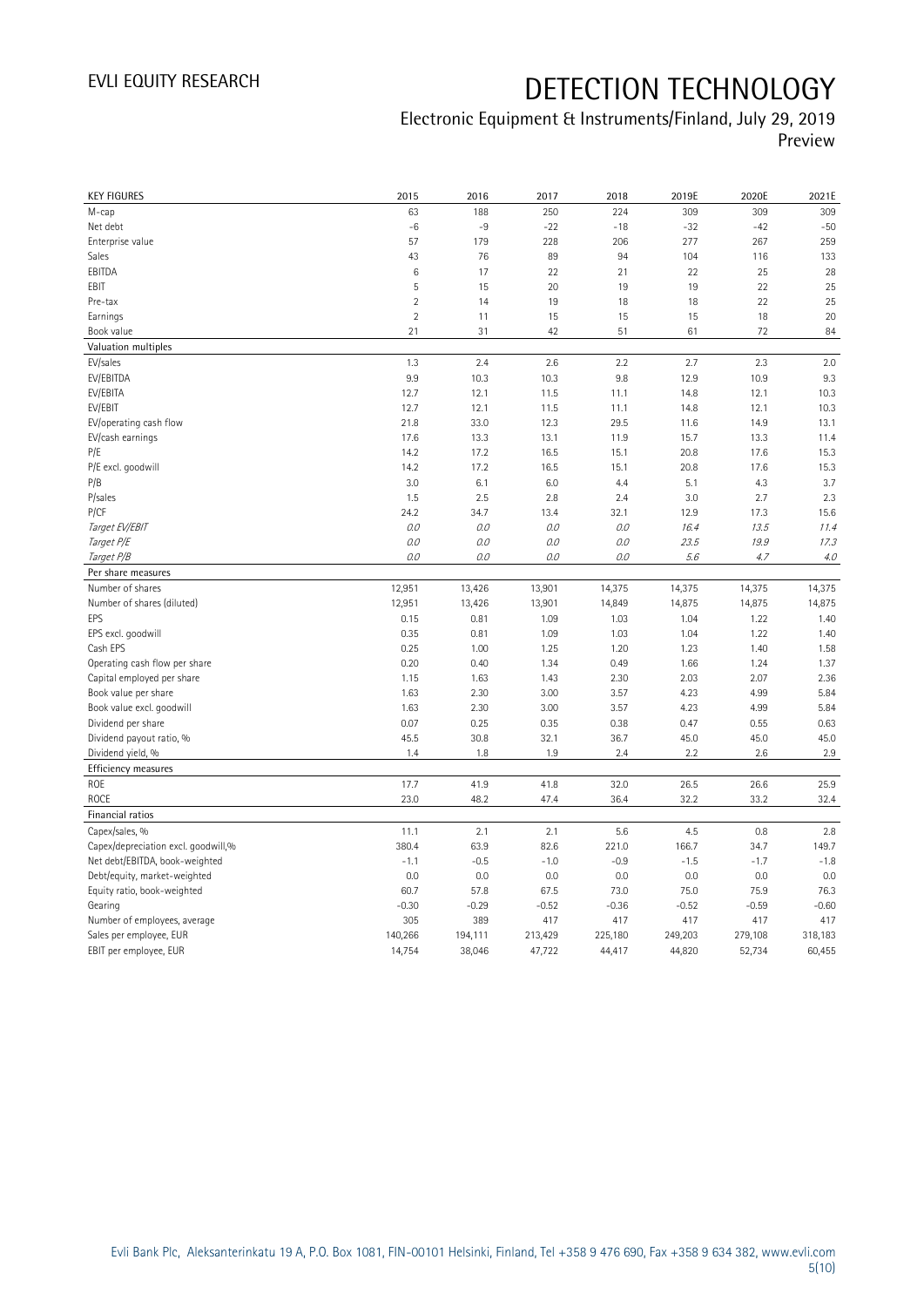### Electronic Equipment & Instruments/Finland, July 29, 2019 Preview

COMPANY DESCRIPTION: Detection Technology Oyj is a Finland-based company providing X-ray imaging products and services for medical, security and industrial applications. It is engaged in design, manufacture and marketing of X-ray imaging components and subsystems, such as detectors, photodiodes, and parts and components

#### INVESTMENT CASE:

| <b>OWNERSHIP STRUCTURE</b>                 | <b>SHARES</b> | <b>EURm</b> | 0/0   |
|--------------------------------------------|---------------|-------------|-------|
| Ac Invest Seven B.V.                       | 5,205,167     | 111.911     | 36.2% |
| OP-Finland Value Fund                      | 651,065       | 13.998      | 4.5%  |
| Ilmarinen Mutual Pension Insurance Company | 554,000       | 11.911      | 3.9%  |
| Varma Mutual Pension Insurance Company     | 515,000       | 11.072      | 3.6%  |
| Sijoitusrahasto Aktia Capital              | 484,762       | 10.422      | 3.4%  |
| Fondita Nordic Micro Cap                   | 390,000       | 8.385       | 2.7%  |
| Evli Finnish Small Cap Fund                | 327,259       | 7.036       | 2.3%  |
| Martola Hannu Veikko                       | 322,875       | 6.942       | 2.2%  |
| Saastopankki Kotimaa                       | 200,000       | 4.300       | 1.4%  |
|                                            |               |             |       |
| Ten largest                                | 8,650,128     | 185.978     | 60%   |
| Residual                                   | 5,725,302     | 123.094     | 40%   |
| Total                                      | 14,375,430    | 309.072     | 100%  |

| <b>EARNINGS CALENDAR</b> |                                 |
|--------------------------|---------------------------------|
| August 02, 2019          | Q <sub>2</sub> report           |
| October 25, 2019         | Q3 report                       |
|                          |                                 |
|                          |                                 |
| OTHER EVENTS             |                                 |
|                          |                                 |
|                          |                                 |
| COMPANY MISCELLANEOUS    |                                 |
| CEO: Hannu Martola       | Elektroniikkatie 10, 90590 Oulu |

CFO: Petri Hiljanen Tel: +358 20 766 9700 IR: Johanna Tarkiainen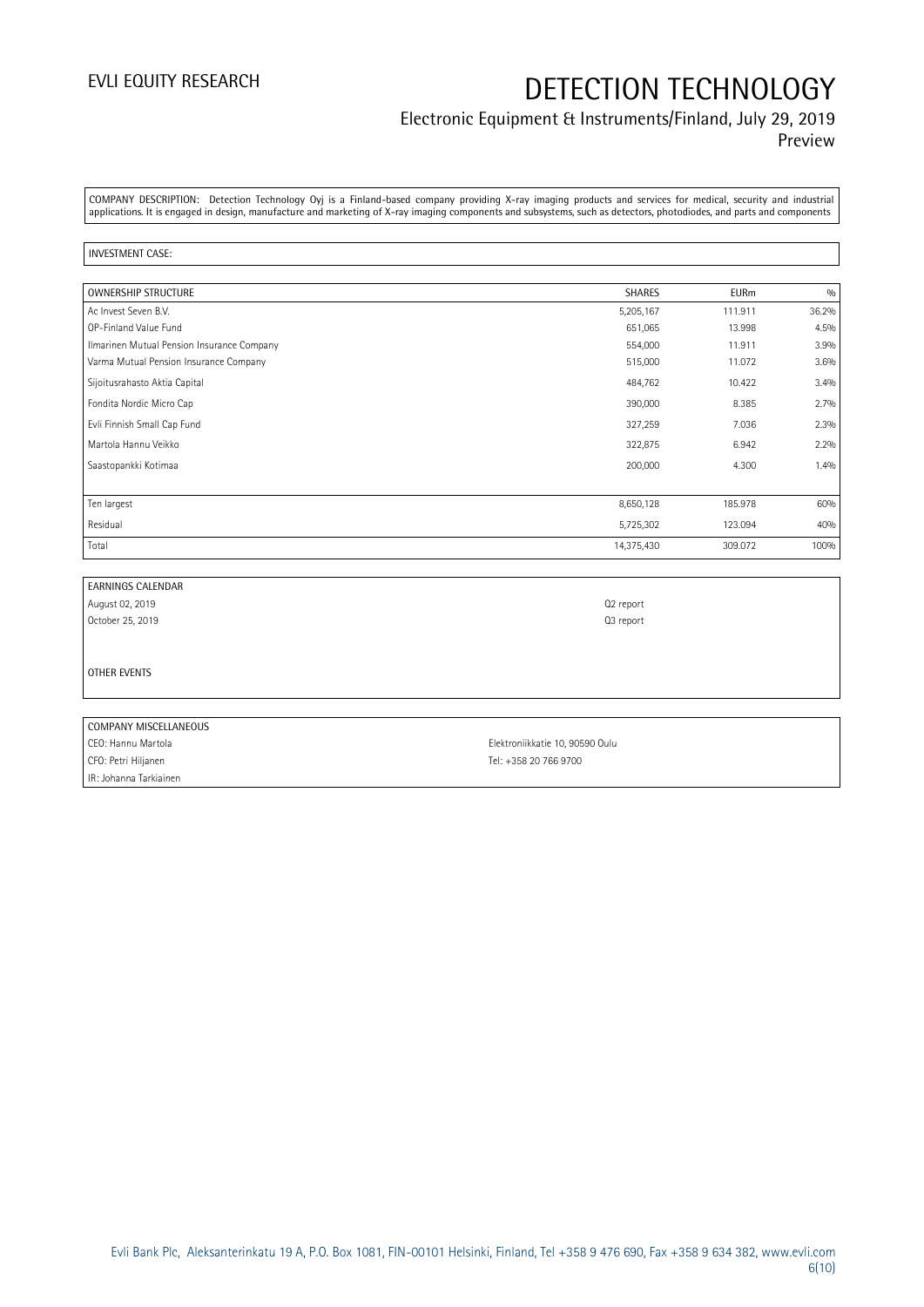### Electronic Equipment & Instruments/Finland, July 29, 2019

Preview

DEFINITIONS

| P/E                                                                              | EPS                                                             |
|----------------------------------------------------------------------------------|-----------------------------------------------------------------|
| Price per share                                                                  | Profit before extraordinary items and taxes                     |
| Earnings per share                                                               | $-$ income taxes $+$ minority interest                          |
|                                                                                  | Number of shares                                                |
|                                                                                  |                                                                 |
| P/Sales                                                                          | <b>DPS</b>                                                      |
| Market cap                                                                       | Dividend for the financial period per share                     |
| Sales                                                                            |                                                                 |
| P/BV                                                                             | <b>CEPS</b>                                                     |
| Price per share                                                                  | Gross cash flow from operations                                 |
| Shareholders' equity $+$ taxed provisions per share                              | Number of shares                                                |
|                                                                                  |                                                                 |
| P/CF                                                                             | EV/Share                                                        |
| Price per share                                                                  | Enterprise value                                                |
| Operating cash flow per share                                                    | Number of shares                                                |
|                                                                                  |                                                                 |
| EV (Enterprise value)                                                            | Sales/Share                                                     |
| Market cap + net $debt$ + minority interest at market value                      | <b>Sales</b>                                                    |
| - share of associated companies at market value                                  | Number of shares                                                |
|                                                                                  |                                                                 |
| Net debt                                                                         | EBITDA/Share                                                    |
| Interest bearing debt - financial assets                                         | Earnings before interest, tax, depreciation and amortisation    |
|                                                                                  | Number of shares                                                |
| EV/Sales                                                                         | EBIT/Share                                                      |
| Enterprise value                                                                 | Operating profit                                                |
| Sales                                                                            | Number of shares                                                |
|                                                                                  |                                                                 |
| EV/EBITDA                                                                        | EAFI/Share                                                      |
| Enterprise value                                                                 | Pretax profit                                                   |
| Earnings before interest, tax, depreciation and amortisation                     | Number of shares                                                |
|                                                                                  |                                                                 |
| EV/EBIT                                                                          | Capital employed/Share                                          |
| Enterprise value                                                                 | Total assets - non interest bearing debt                        |
| Operating profit                                                                 | Number of shares                                                |
| Div yield, %                                                                     | Total assets                                                    |
| Dividend per share                                                               | Balance sheet total                                             |
| Price per share                                                                  |                                                                 |
|                                                                                  |                                                                 |
| Payout ratio, %                                                                  | Interest coverage (x)                                           |
| Total dividends                                                                  | Operating profit                                                |
| Earnings before extraordinary items and taxes - income taxes + minority interest | Financial items                                                 |
|                                                                                  |                                                                 |
| Net cash/Share                                                                   | Asset turnover (x)                                              |
| Financial assets $-$ interest bearing debt                                       | Turnover                                                        |
| Number of shares                                                                 | Balance sheet total (average)                                   |
|                                                                                  |                                                                 |
| ROA, %<br>Operating profit $+$ financial income $+$ extraordinary items          | Debt/Equity, %<br>Interest bearing debt                         |
| Balance sheet total - interest free short term debt                              | Shareholders' equity + minority interest + taxed provisions     |
|                                                                                  |                                                                 |
| - long term advances received and accounts payable (average)                     |                                                                 |
| ROCE, %                                                                          | Equity ratio, %                                                 |
| Profit before extraordinary items + interest expenses + other financial costs    | Shareholders' equity $+$ minority interest $+$ taxed provisions |
| Balance sheet total - non interest bearing debt (average)                        | Total assets - interest free loans                              |
|                                                                                  |                                                                 |
| ROE, %                                                                           | CAGR, %                                                         |
| Profit before extraordinary items and taxes - income taxes                       | Cumulative annual growth rate $=$ Average growth per year       |
| Shareholders' equity + minority interest + taxed provisions (average)            |                                                                 |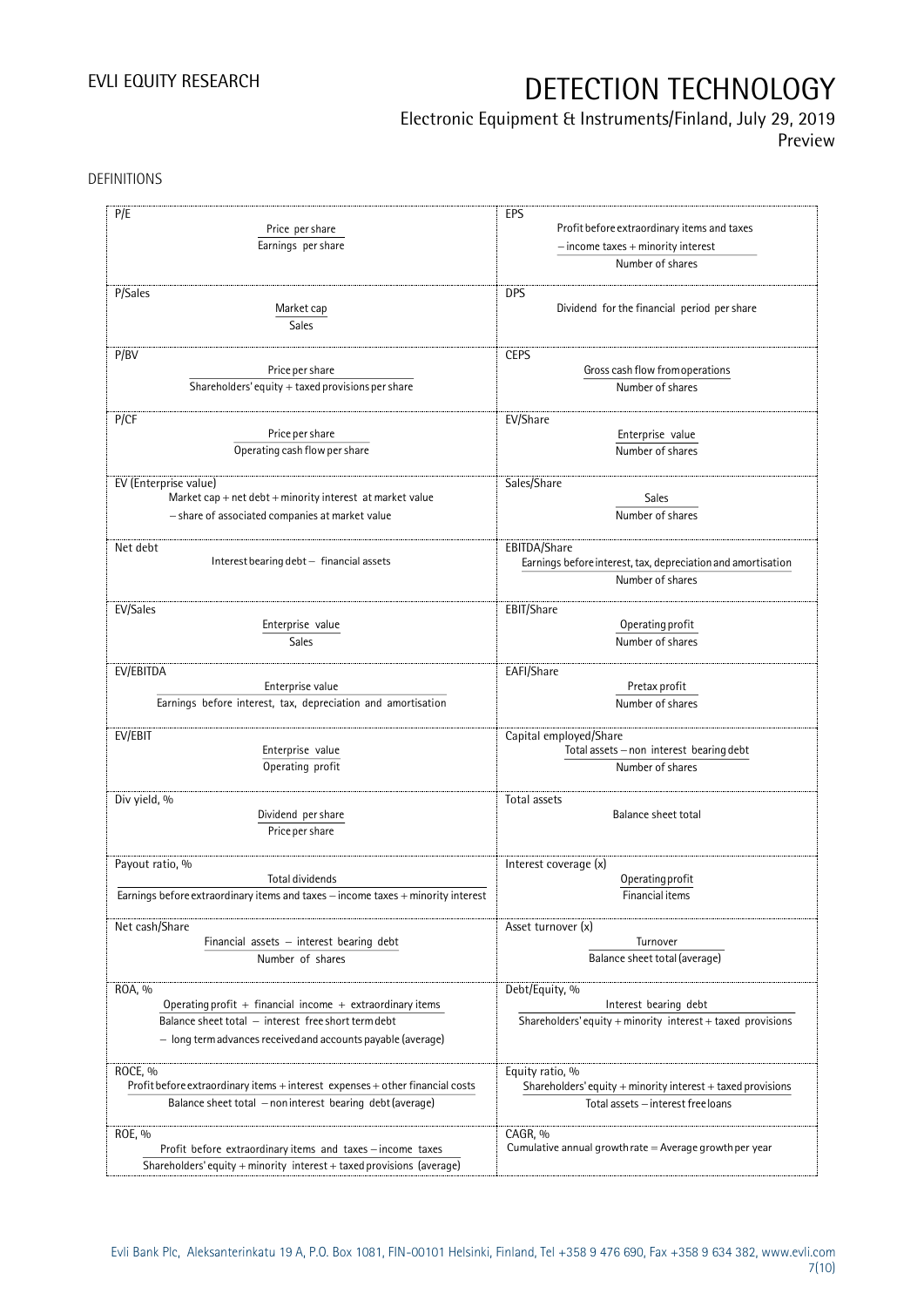## Electronic Equipment & Instruments/Finland, July 29, 2019

Preview



The graph above shows the distribution of ERP's recommendations of companies under coverage in 1st of February 2019. If recommendation is not given, it is not mentioned here.

#### Name(s) of the analyst(s): Forslund

This research report has been prepared by Evli Research Partners Plc ("ERP" or "Evli Research"). ERP is a subsidiary of Evli Bank Plc. Production of the investment recommendation has been concluded on 29.7.2019, 9:30. This report has been published on 29.7.2019, 9:30.

None of the analysts contributing to this report, persons under their guardianship or corporations under their control have a position in the shares of the company or related securities.

The date and time for any price of financial instruments mentioned in the recommendation refer to the previous trading day's closing price(s) unless otherwise stated in the report.

Each analyst responsible for the content of this report assures that the expressed views accurately reflect the personal views of each analyst on the covered companies and securities. Each analyst assures that (s)he has not been, nor are or will be, receiving direct or indirect compensation related to the specific recommendations or views contained in this report.

Companies in the Evli Group, affiliates or staff of companies in the Evli Group, may perform services for, solicit business from, hold long or short positions in, or otherwise be interested in the investments (including derivatives) of any company mentioned in the publication or report.

Neither ERP nor any company within the Evli Group have managed or co-managed a public offering of the company's securities during the last 12 months prior to, received compensation for investment banking services from the company during the last 12 months prior to the publication of the research report.

ERP has signed an agreement with the issuer of the financial instruments mentioned in the recommendation, which includes production of research reports. This assignment has a limited economic and financial impact on ERP and/or Evli. Under the assignment ERP performs services including, but not limited to, arranging investor meetings or –events, investor relations communication advisory and production of research material.

ERP or another company within the Evli Group does not have an agreement with the company to perform market making or liquidity providing services.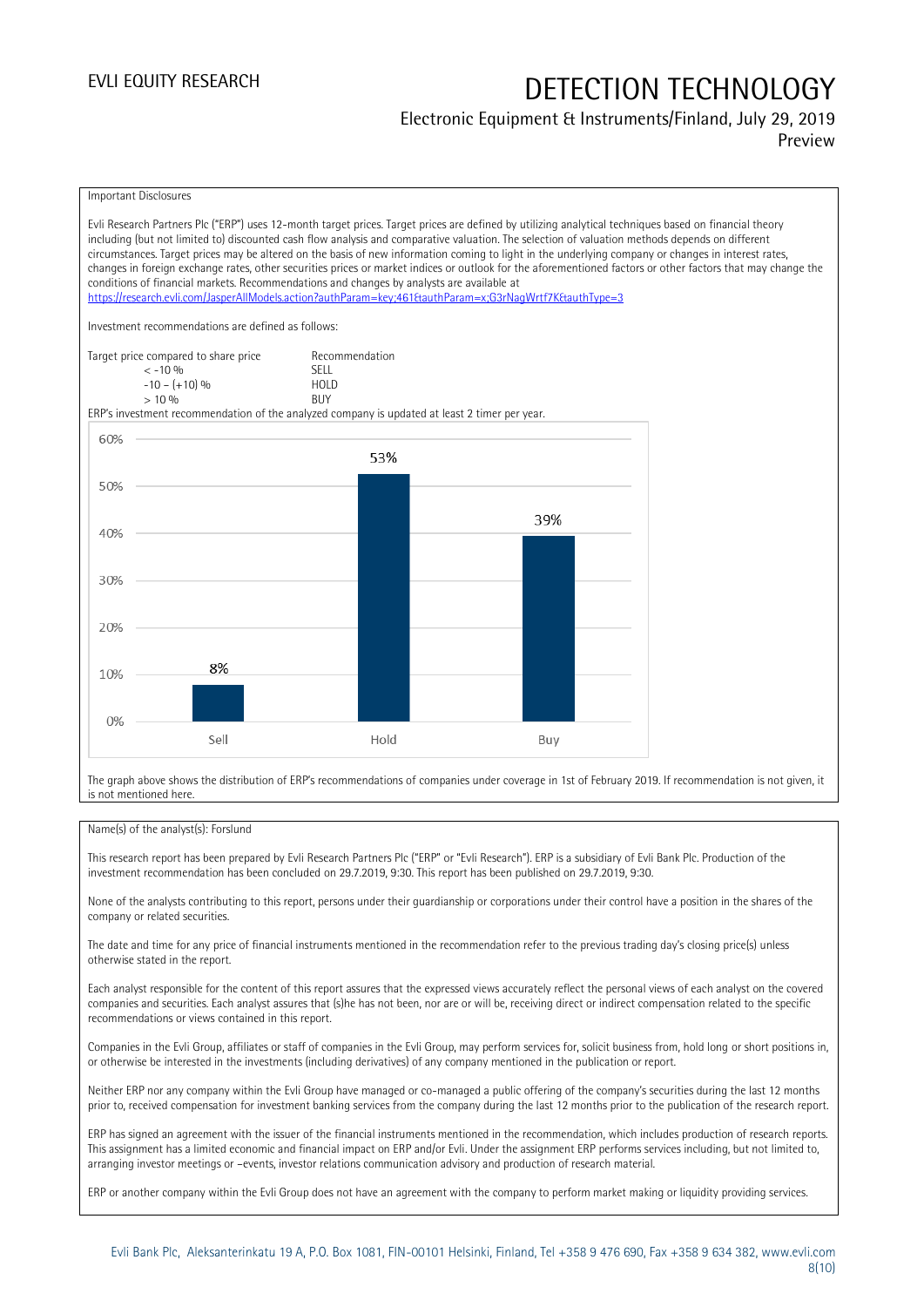#### Electronic Equipment & Instruments/Finland, July 29, 2019 Preview

For the prevention and avoidance of conflicts of interests with respect to this report, there is an information barrier (Chinese wall) between Investment Research and Corporate Finance units concerning unpublished investment banking services to the company. The remuneration of the analyst(s) is not tied directly or indirectly to investment banking transactions or other services performed by Evli Bank Plc or any company within Evli Group.

This report has not been disclosed to the company prior to its dissemination.

This report is provided and intended for informational purposes only and may not be used or considered under any circumstances as an offer to sell or buy any securities or as advice to trade any securities.

This report is based on sources ERP considers to be correct and reliable. The sources include information providers Reuters and Bloomberg, stock-exchange releases from the companies and other company news, Statistics Finland and articles in newspapers and magazines. However, ERP does not guarantee the materialization, correctness, accuracy or completeness of the information, opinions, estimates or forecasts expressed or implied in the report. In addition, circumstantial changes may have an influence on opinions and estimates presented in this report. The opinions and estimates presented are valid at the moment of their publication and they can be changed without a separate announcement. Neither ERP nor any company within the Evli Group are responsible for amending, correcting or updating any information, opinions or estimates contained in this report. Neither ERP nor any company within the Evli Group will compensate any direct or consequential loss caused by or derived from the use of the information represented in this publication.

All information published in this report is for the original recipient's private and internal use only. ERP reserves all rights to the report. No part of this publication may be reproduced or transmitted in any form or by any means, electronic, mechanical, photocopying, recording or otherwise, or stored in any retrieval system of any nature, without the written permission of ERP.

This report or its copy may not be published or distributed in Australia, Canada, Hong Kong, Japan, New Zealand, Singapore or South Africa. The publication or distribution of this report in certain other jurisdictions may also be restricted by law. Persons into whose possession this report comes are required to inform themselves about and to observe any such restrictions.

Evli Bank Plc is not registered as a broker-dealer with the U. S. Securities and Exchange Commission ("SEC"), and it and its analysts are not subject to SEC rules on securities analysts' certification as to the currency of their views reflected in the research report. Evli Bank is not a member of the Financial Industry Regulatory Authority ("FINRA"). It and its securities analysts are not subject to FINRA's rules on Communications with the Public and Research Analysts and Research Reports and the attendant requirements for fairness, balance and disclosure of potential conflicts of interest. This research report is only being offered in U.S. by Auerbach Grayson & Company, LLC (Auerbach Grayson) to Major U.S. Institutional Investors and is not available to, and should not be used by, any U.S. person or entity that is not a Major U.S. Institutional Investor. Auerbach Grayson is a broker-dealer registered with the U.S. Securities and Exchange Commission and is a member of the FINRA. U.S. entities seeking more information about any of the issuers or securities discussed in this report should contact Auerbach Grayson. The securities of non-U.S. issuers may not be registered with or subject to SEC reporting and other requirements.

ERP is not a supervised entity but its parent company Evli Bank Plc is supervised by the Finnish Financial Supervision Authority.